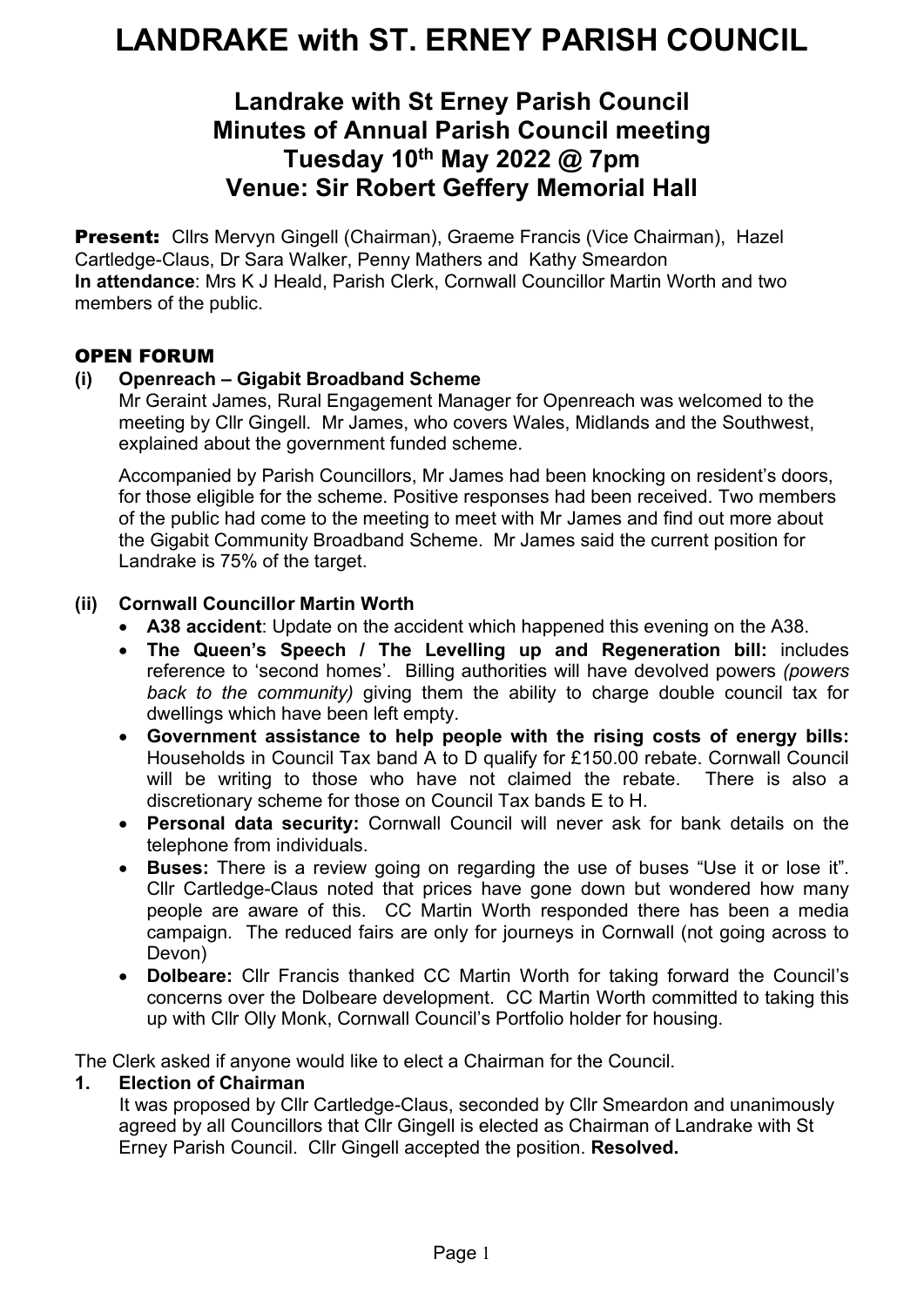# **2. Election of Vice Chairman**

It was proposed by Cllr Barton, seconded by Cllr Savery and unanimously agreed by all Councillors that Cllr Gingell is elected as Chairman of Landrake with St Erney Parish Council. Cllr Gingell accepted the position. **Resolved.**

#### **3. Apologies for absence**

Apologies received from Cllrs P Barton, R Savery and S Walker

- **4. Declarations of interest for any agenda item** None
- **5. To approve any requests for dispensation (if required)** Non applicable
- **6. To confirm the acceptance of the adopted Code of Conduct** All agreed and noted
- **7. To confirm acceptance of the Council's Standing Orders and to agree any modifications**

Proposed by Cllr Francis, seconded by Cllr Owen and unanimously agreed by all Councillors to approve the Council's Standing Orders, as circulated by the Parish Clerk. **Resolved.**

**8. To confirm acceptance of the Council's Finance Regulations and to agree any modifications**

It was proposed by Cllr Francis, seconded by Cllr Smeardon and unanimously agreed by all Councillors to approve the Council's Standing Orders, as circulated by the Parish Clerk. **Resolved.**

**9. To appoint and approve the members of committees and working groups.**

It was confirmed Cllrs Gingell, Francis and Owen will remain on the Finance Working Group.

Cllr Mathers agreed to continue leading the Environment & Climate Change Working Group and Cllr Smeardon to work with the Environment Group and review the footpaths in the parish.

**10. To appoint the Cornwall Gateway Community Network Panel representative**

It was proposed by Cllr Gingell, seconded by Cllr Cartledge-Claus and unanimously agreed by all Councillors that Cllr Francis continues to represent Landrake with St Erney Parish Council on the Cornwall Gateway Community Network Panel. Cllr Francis agreed to continue with this role. **Resolved.**

**11. To confirm the arrangements for the Councils insurance cover in respect of all insurance risk.**

The Clerk provided information regarding the Council's insurance policy which was noted by the Council.

**12. To review and adopt the Cornwall Association of Local Council's complaints Handling Procedure.**

It was proposed by Cllr Francis, seconded by Cllr Smeardon and unanimously agreed by all Councillors to approve the Council's Standing Orders, as circulated by the Parish Clerk. **Resolved.**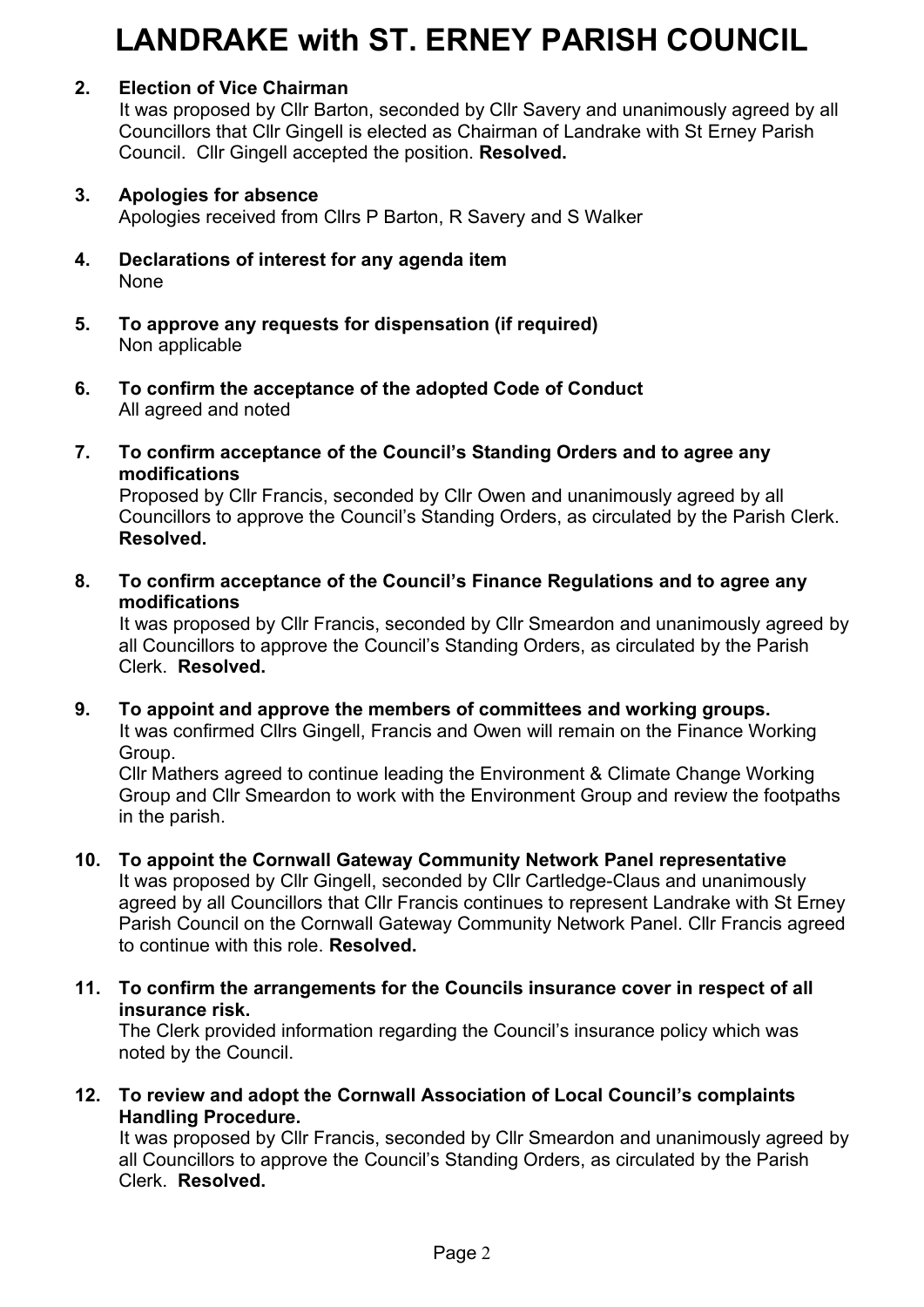- **13. To review the Council's policies, procedures and practices in respect of its obligations under the freedom of information and data protection legislation.**
- **(i) To approve the draft Model Publication Scheme** The Freedom of Information Act requires every public authority to have a publication scheme, approved by the Information Commissioner's Office (ICO), and to publish information covered by the scheme. See Information Commission's Office (ICO) website:

<https://ico.org.uk/for-organisations/guide-to-freedom-of-information/publication-scheme/> It was proposed by Cllr Gingell, seconded by Cllr Owen and unanimously agreed by all Councillors to approve the draft Model Publication Scheme, as circulated by the Clerk. **Resolved.**

- **(ii) To approve the adoption of the CALC Freedom of Information Act Policy for handling requests for Information** Deferred until the next meeting.
- **14. To note of the Council's expenditure incurred under s.137 of the Local Government Act 1972 in the year 2021-22 and having met the conditions of the [Prescribed Conditions of the order 2012,](https://www.legislation.gov.uk/uksi/2012/965/schedule/made) to approve the adoption of General Power of Competence.**

It was proposed by Cllr Gingell, seconded by Cllr Mathers and unanimously agreed by all Councillors that having met the conditions of the prescribed conditions (at least two thirds of the Councillors having been elected and the Clerk holds a required qualification) that the Council adopts The General Power Competence. Agreed unanimously. **Resolved.**

**15. Approval of the minutes of the previous Full Council meeting held on Tuesday 12 th April 2022.**

It was proposed by Cllr Francis, seconded by Cllr Mathers and unanimously agreed by all Councillors that the minutes of the meeting held on 12<sup>th</sup> April 2022 are approved as a true and accurate record of the meeting. **Resolved**

# **16. Finance**

**a) To note the Council's bank balance.**

£20,084.12 in the Council's Unity Trust current account.

- **b) To note the report / feedback from the Internal Auditor** The Clerk read the report from the Council's appointed internal auditor, Mr Ian Biffin. It
- was noted the Council the Council had omitted to publish the Notice for Public Rights.. **c) To approve the Landrake with St Erney Parish Councils Annual Governance Statement for 2021/22**

It was proposed by Cllr Francis, seconded by Cllr Mathers and unanimously agreed by all Councillors to approve the Annual Governance Statement for the year 2021-22. **Resolved.** 

**d) To approve the Landrake with St Erney Parish Councils Annual Accounting Statements for 2021/22**

It was proposed by Cllr Francis, seconded by Cllr Owen and unanimously agreed by all Councillors to approve the Annual Accounting Statements for the year 2021-22. **Resolved.** 

**e) Notice of Public Rights**

It was noted the announcement of date of 12<sup>th</sup> June 2022 for the Notice of Public Rights and Publication of Annual Governance and Accountability Return and that the period for inspection will commence on  $13<sup>th</sup>$  June 2022 until 22<sup>nd</sup> July 2022.

**f) To review the explanation of variance report for 2020-21 and 2021-22** Circulated the Clerk and noted.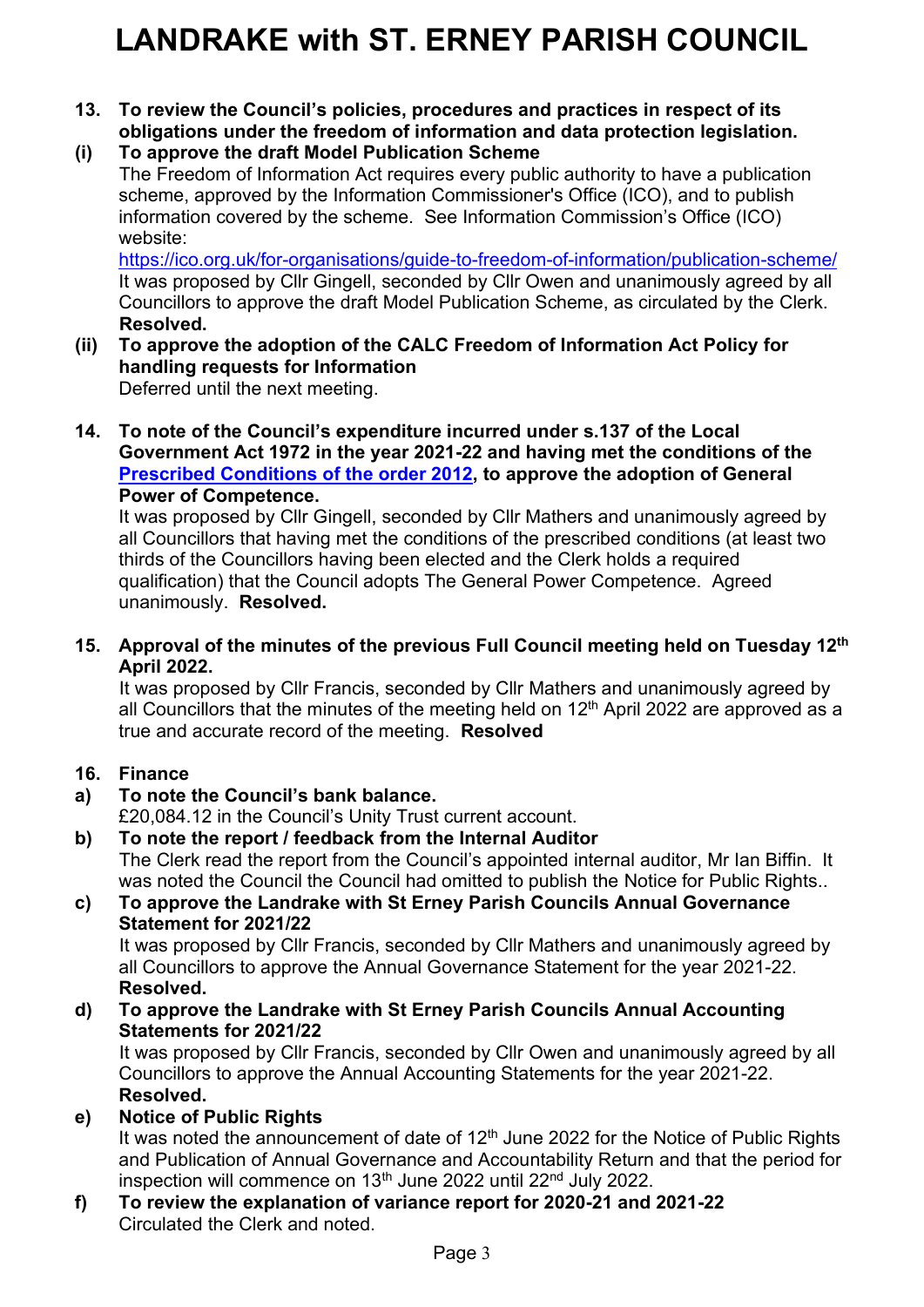### **g Zoom subscription**

It was proposed by Cllr Gingell, seconded by Cllr Mathers and unanimously agreed that the Council continues reimbursing the Clerk the monthly Zoom subscription payments. **Resolved.**

## **h) Approval of payments as detailed below**

| <b>Recipient</b>            | <b>Details</b>                        | <b>Amount</b> |
|-----------------------------|---------------------------------------|---------------|
| <b>Biffa</b>                | <b>Bin collection</b>                 | 873.60        |
| Landrake Home & Garden      | Village maintenance                   |               |
| (Paul Lamerton)             |                                       | 315.00        |
| Karenza Heald - Admin cost  | Printing & Zoom                       | 15.89         |
| Karenza Heald - Mileage     | 1 journey                             | 11.25         |
| <b>Tartendown Nurseries</b> | Christmas tree                        | 90.00         |
| <b>Play Safety</b>          | <b>Annual Inspection</b>              | 88.20         |
| <b>BHIB Insurance</b>       | Council's insurance                   | 529.78        |
| Mervyn Gingell              | Reimbursement of payment for          |               |
|                             | padlock / keys for the playing fields | 12.00         |
| lan Biffen                  | Internal audit                        | 180.00        |

It was proposed by Cllr Francis, seconded by Cllr Cartledge-Claus and unanimously agreed by all Councillors that the Council approves the payments as detailed above. **Resolved.**

# **17. Sir Robert Geffery Hall – Chairman's proposal for retiring trustees**

It was proposed by Cllr Gingell, seconded by Cllr Owen and unanimously agreed by all Councillors that the Council allocates a budget of £120 for a meal at Notter Bridge for the retiring Sir Robert Geffery Hall committee members and the Council's appointed contractor (see minute 19). The Council expressed thanks and appreciation to Daphne Savery (resigning Chairperson of Sir Robert Geffery Hall Committee), Graham Knowles (resigning treasurer of Sir Robert Geffery Hall Committee) and Paul Lamerton (retiring grounds maintenance operative / handyman).

### **18. Planning updates and decisions**

It was proposed by Cllr Francis, seconded by Cllr Gingell and unanimously agreed by all Councillors to agree to delegate decisions to the Clerk in consultation with the Councillors by Zoom. The outcome will will be reported at the next Council meeting, for any applications submitted before the June meeting. **Resolved.**

### **19. Village maintenance**

- **(i) To note the retirement of Mr Lamerton, Landrake Home & Gardens**
- **(ii) To note the emergency delegated procedures implemented to recruit a replacement contractor.**
- **(iii) To appoint a committee to recruit a replacement contractor and subject to Zoom or email consultation with the remaining Parish Councillors to agree terms and appoint a replacement contractor.**

Cllr Gingell announced the retirement of Mr Paul Lamerton (full details had been circulated by email). It was agreed, subject to the approval of the Council, Cllrs Owen, Gingell & Francis would appoint a replacement contractor. It was noted the vacancy has been advertised and one applicant has shown an interested in the vacancy. **Resolved.**

- **20. Reports / updates on standing items (subject to timescales of the meeting)**
- **(i) Recreation field –** No update
- **(ii)** Sir Robert Geffery Memorial Hall It was noted a Zoom meeting will take place at 5pm next Thursday